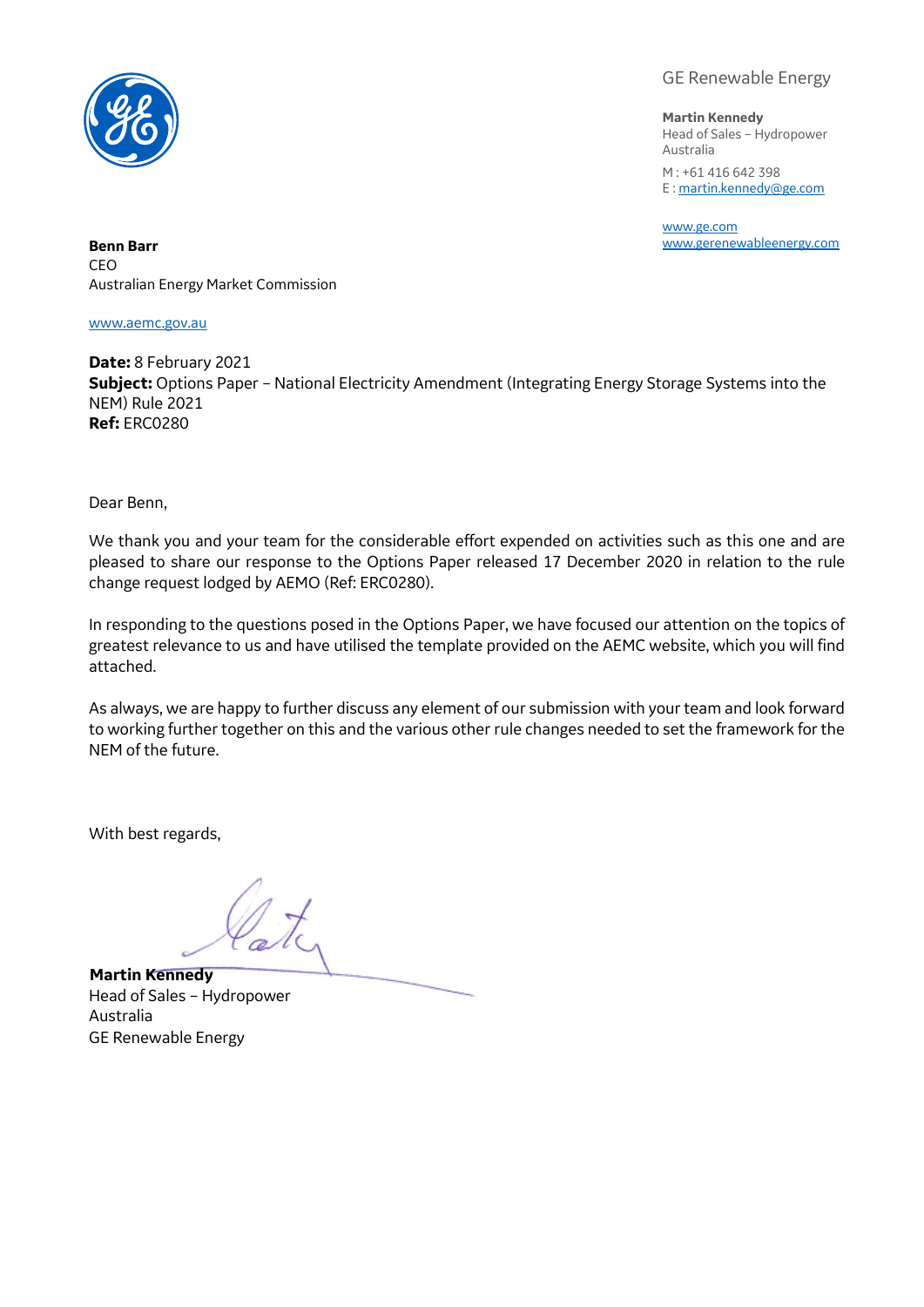

## **Integrating storage – options paper: stakeholder feedback template**

The template below has been developed to assist stakeholders in providing their feedback on the questions posed in this paper and any other issues that they would like to provide feedback on. The AEMC encourages stakeholders to use this template to assist it to consider the views expressed by stakeholders on each issue. Stakeholders should not feel obliged to answer each question, but rather address those issues of particular interest or concern. Further context for the questions can be found in the consultation paper.

## **Organisation**: GE Hydro

**Contact name**: Martin Kennedy

## **Contact details (email / phone)**: [martin.kennedy@ge.com](mailto:martin.kennedy@ge.com) ; +61 416 642 398

| <b>Questions</b>                                     |                                                                                                                                                                                                                                                                                                                                             | <b>Feedback</b>                                                                                                                                                                                                                                                                                                                                                                                                                                                                                                                                                                                                       |  |  |
|------------------------------------------------------|---------------------------------------------------------------------------------------------------------------------------------------------------------------------------------------------------------------------------------------------------------------------------------------------------------------------------------------------|-----------------------------------------------------------------------------------------------------------------------------------------------------------------------------------------------------------------------------------------------------------------------------------------------------------------------------------------------------------------------------------------------------------------------------------------------------------------------------------------------------------------------------------------------------------------------------------------------------------------------|--|--|
| Chapter 1 - Registration and participation framework |                                                                                                                                                                                                                                                                                                                                             |                                                                                                                                                                                                                                                                                                                                                                                                                                                                                                                                                                                                                       |  |  |
| Question 1: Registration and classification (p. 17)  |                                                                                                                                                                                                                                                                                                                                             |                                                                                                                                                                                                                                                                                                                                                                                                                                                                                                                                                                                                                       |  |  |
|                                                      | Is introducing a new participant category, an<br>Integrated Resource Provider (option 4), to<br>better facilitate entry and participation of<br>storage and hybrid facility, more preferable<br>than modifying existing participant categories<br>(option 3)? Are either option 3 or 4 more<br>preferable to options 1 and 2?               | Option 4 appears preferable as it builds in a more tangible manner towards the future<br>envisioned in the 2-sided market initiative. This being said, both option 3 and 4 appear to<br>address the majority of the concerns raised $-$ e.g. the double payment of registration fees                                                                                                                                                                                                                                                                                                                                  |  |  |
| Question 2: Classifying MSGAs (p. 18)                |                                                                                                                                                                                                                                                                                                                                             |                                                                                                                                                                                                                                                                                                                                                                                                                                                                                                                                                                                                                       |  |  |
|                                                      | Do you agree that, if an Integrated Resource<br>Provider category (option 4) is established,<br>battery aggregators should use that category<br>and MSGAs should not be allowed to classify<br>storage units exempt from the requirements to<br>register as a Generator? And in that case,<br>should the current arrangements regarding the | Market Small Generation Aggregators (MSGAs) that aggregate small generation and storage<br>assets across many different locations are clearly different to large generation or storage assets<br>in terms of their impact on the network, generally dispatching (and charging) via the distribution<br>network as well as the transmission network, whereas large assets would do so via only the<br>transmission network. This has logical implications in terms of how TUOS and DUOS costs<br>should be allocated and the ability (or not) of MGSAs to provide ancillary services into the<br>transmission network. |  |  |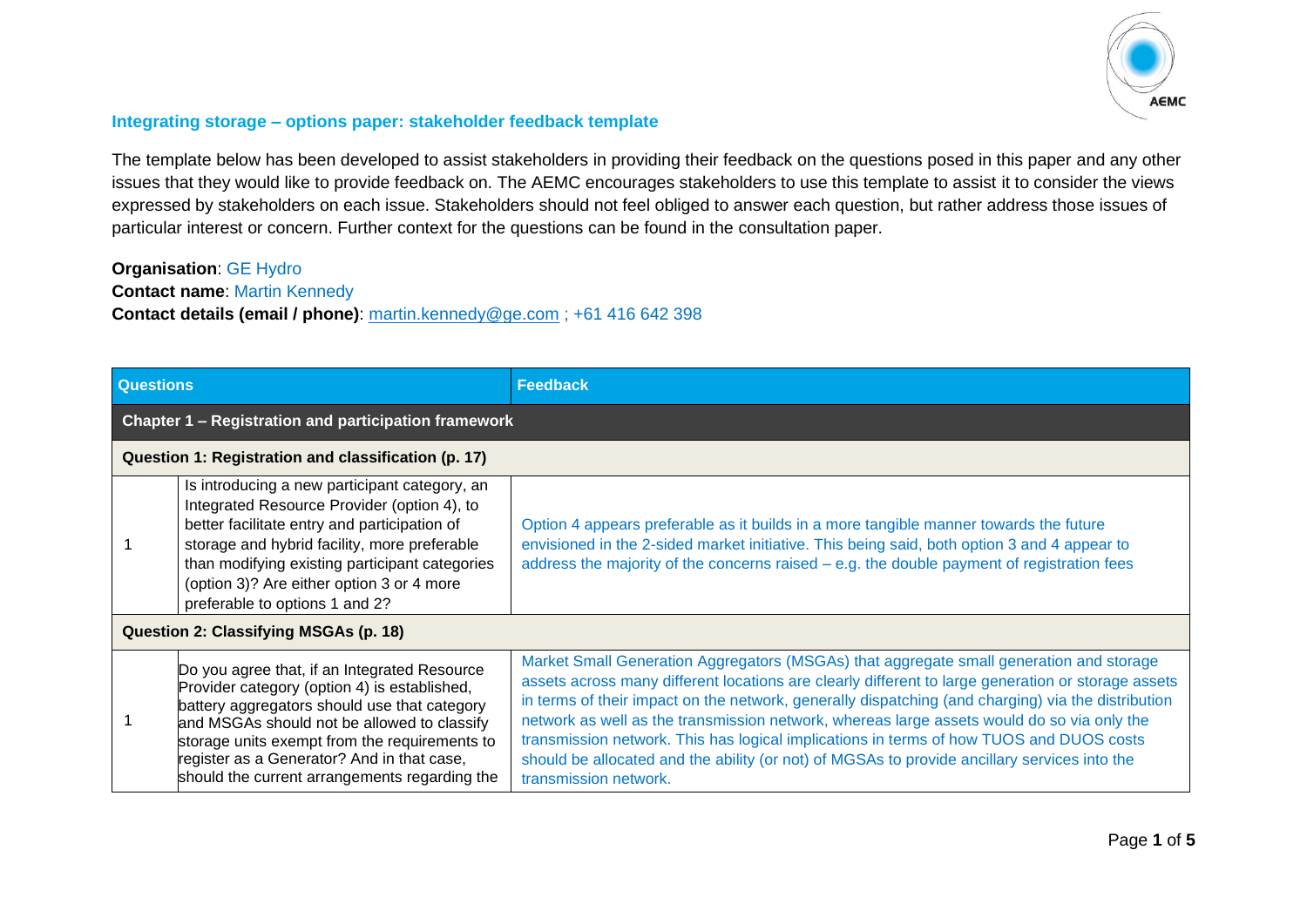

| <b>Questions</b>                                  |                                                                                                                                                                                                                                           | <b>Feedback</b>                                                                                                                                                                                                                                                                                                                                                                                                   |  |
|---------------------------------------------------|-------------------------------------------------------------------------------------------------------------------------------------------------------------------------------------------------------------------------------------------|-------------------------------------------------------------------------------------------------------------------------------------------------------------------------------------------------------------------------------------------------------------------------------------------------------------------------------------------------------------------------------------------------------------------|--|
|                                                   | provision of market ancillary services by<br>MSGAs be maintained?                                                                                                                                                                         |                                                                                                                                                                                                                                                                                                                                                                                                                   |  |
| Question 3: Existing storage participants (p. 19) |                                                                                                                                                                                                                                           |                                                                                                                                                                                                                                                                                                                                                                                                                   |  |
|                                                   | Should existing storage participants be<br>transitioned to a single participant category<br>(as they are currently registered as both a<br>Market Generator and Market Customer)?                                                         | Transitioning operating assets from one registration approach to a new one could be<br>problematic if it were to impact the asset's operating flexibility or financial performance. Making<br>it optional (and/or free of charge) to change registration category, at least in the short term as<br>the market transitions, would be less disruptive.                                                             |  |
|                                                   | Question 4: Scheduling of hybrid facilities (p. 20)                                                                                                                                                                                       |                                                                                                                                                                                                                                                                                                                                                                                                                   |  |
| 1                                                 | What proportion of a hybrid facility's sent-out<br>generation capacity would need to be<br>dispatchable for the whole of the hybrid<br>facility's sent-out generation to be able to follow<br>dispatch instructions, under a single DUID? | This would need to be determined on a case by case basis depending on the characteristics of<br>the component technologies within the hybrid facility and the accompanying wind/solar resource<br>characteristics.                                                                                                                                                                                                |  |
| $\overline{2}$                                    | Would a dynamic approach to scheduling<br>obligations, for example shifting between<br>scheduled and semi-scheduled obligations<br>based on the state of charge of the storage<br>unit, be appropriate, and how should this<br>operate?   | If feasible from an operational perspective, dynamically adjusting the capacity seems more<br>logical than dynamically adjusting scheduling obligations. For instance, if a facility with a<br>nameplate capacity of 100MW has only 8.33MWh in storage, it should ideally show as available<br>for 100MW until it is dispatched (for one interval) and then show as 0MW until it has had a<br>chance to recharge. |  |
| 3                                                 | Could the same approach be taken to<br>scheduling load where storage is added to a<br>Market Customer's site, or should different                                                                                                         | In the above example, the fully discharged storage facility would sit there as a 100MW available<br>load for as many intervals as it takes for the facility to return to a 100% state of charge.<br>Unlike semi-scheduled technologies, storage is always dispatchable (and hence could be                                                                                                                        |  |
|                                                   | considerations apply?                                                                                                                                                                                                                     | scheduled) as either a load, a generator or even both (if it is neither fully charged nor fully<br>discharged.)                                                                                                                                                                                                                                                                                                   |  |
| Question 5: Number of price bands (p. 21)         |                                                                                                                                                                                                                                           |                                                                                                                                                                                                                                                                                                                                                                                                                   |  |
| 1                                                 | Do you agree that 20 price bands would be<br>appropriate for grid-scale batteries or would<br>another number of bands be more<br>appropriate?                                                                                             | This seems to be sufficiently granular, while also avoiding excessive complexity in the early<br>stages of implementing the changes under consideration. If a need emerges in future, the<br>number of price bands could be increased (or decreased) at that point.                                                                                                                                               |  |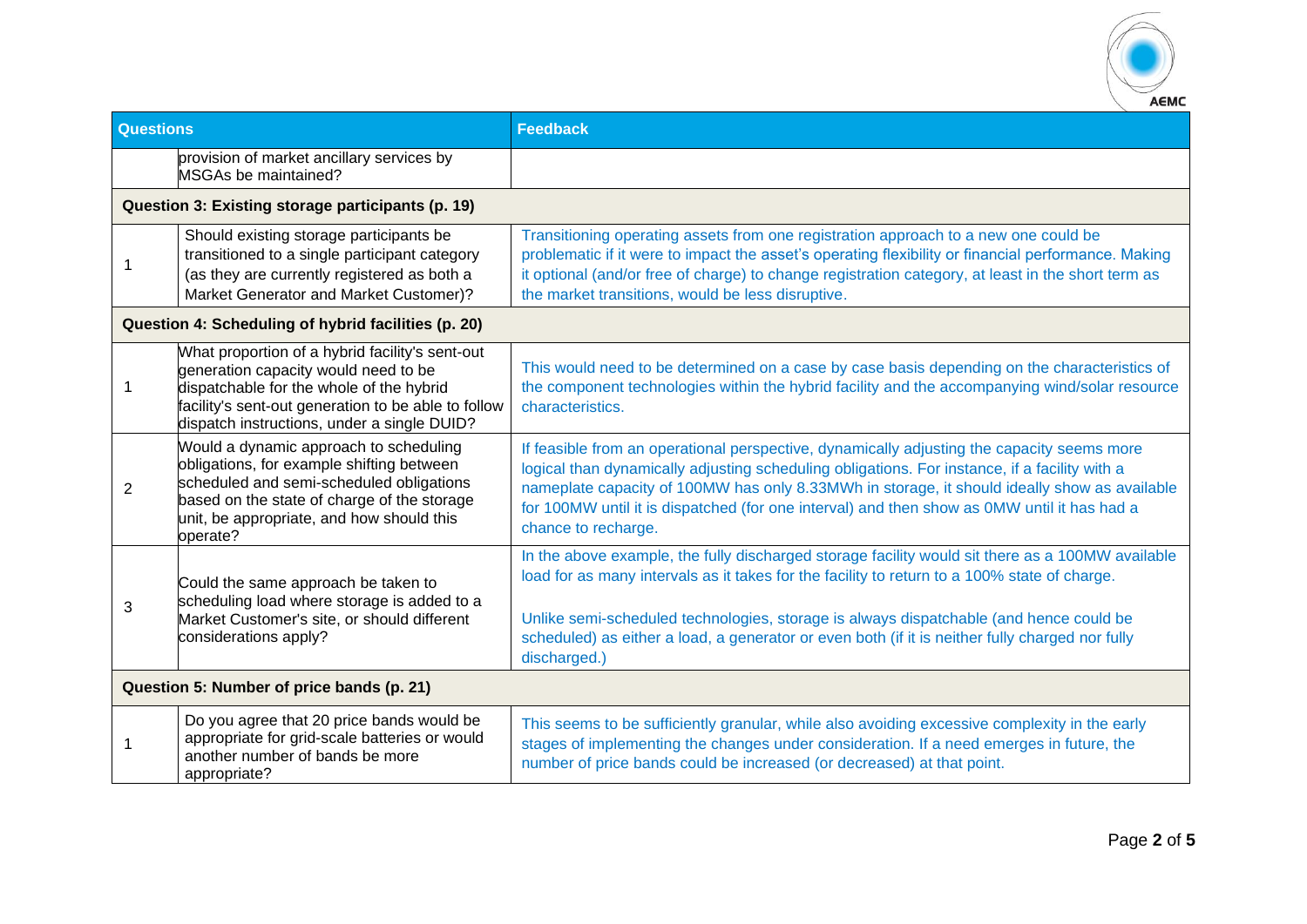

| <b>Questions</b>                                                 |                                                                                                                                                                                                                                 | <b>Feedback</b>                                                                                                                                                                                                                                                                                                                                                                                                                                                                                                                                                                                                                                         |  |  |
|------------------------------------------------------------------|---------------------------------------------------------------------------------------------------------------------------------------------------------------------------------------------------------------------------------|---------------------------------------------------------------------------------------------------------------------------------------------------------------------------------------------------------------------------------------------------------------------------------------------------------------------------------------------------------------------------------------------------------------------------------------------------------------------------------------------------------------------------------------------------------------------------------------------------------------------------------------------------------|--|--|
| Question 6: Dispatching hybrid facilities (p. 21)                |                                                                                                                                                                                                                                 |                                                                                                                                                                                                                                                                                                                                                                                                                                                                                                                                                                                                                                                         |  |  |
| 1                                                                | Are there certain configurations of hybrid<br>facilities that cannot, or should not, be<br>dispatched at a single connection point?                                                                                             | As we transition to a service provider model, it is difficult to foresee why we would not allow<br>hybrid facilities to combine whatever they wish 'behind the meter', provided they honour their<br>commitments at the connection point. Or to put it differently, if they are meeting their<br>commitments/obligations at the connection point, why do we care what they have sitting behind<br>the connection point?                                                                                                                                                                                                                                 |  |  |
| 2                                                                | What benefits are achieved by dispatching a<br>hybrid facility at a single connection point, and<br>what issues arise?                                                                                                          | Potential benefits would be increased flexibility for the hybrid owner/operator to configure the<br>optimal combination of technologies to meet a given set of needs/requirements at connection<br>point. This could theoretically enable greater innovation and lower cost.                                                                                                                                                                                                                                                                                                                                                                            |  |  |
|                                                                  |                                                                                                                                                                                                                                 | Per above, provided the owner is meeting their commitments at the point of connection, it is not<br>clear what issues arise. Where they may fail to meet their commitments could be if their<br>technology mix is varying over time, being sometimes variable vs other times firm and<br>sometimes synchronous vs other times asynchronous.                                                                                                                                                                                                                                                                                                             |  |  |
| Question 7: Performance standards (p. 22)                        |                                                                                                                                                                                                                                 |                                                                                                                                                                                                                                                                                                                                                                                                                                                                                                                                                                                                                                                         |  |  |
|                                                                  | What issues may arise if performance and<br>access standards are set at the connection<br>point for hybrid facilities? Would these<br>standards need to be amended to provide<br>appropriate flexibility for hybrid facilities? | The most likely situation in which challenges could occur would appear to be if the<br>characteristics of the hybrid facility at the connection point are varying significantly from one<br>point in time to the next. If the facility cannot be designed/configured to provide a consistent and<br>predictable set of performance characteristics at connection point, then either the approach to<br>performance standards and connections would need to be amended or the different<br>technologies within the facility would need to ultimately connect individually, functioning in effect<br>as a 'virtual hybrid' rather than an electrical one. |  |  |
| Chapter 3 - Recovery of non-energy costs                         |                                                                                                                                                                                                                                 |                                                                                                                                                                                                                                                                                                                                                                                                                                                                                                                                                                                                                                                         |  |  |
| Question 8: Options for the recovery of non-energy costs (p. 27) |                                                                                                                                                                                                                                 |                                                                                                                                                                                                                                                                                                                                                                                                                                                                                                                                                                                                                                                         |  |  |
| 1                                                                | Which option do you consider to be the most<br>appropriate for the recovery of non-energy<br>costs from market participants? Please provide<br>detail on why it would be the most appropriate<br>option.                        | As noted in our prior submission, if non-energy costs relate primarily to the cost of providing<br>system stability services such as inertia and system strength, then it appears unfair and                                                                                                                                                                                                                                                                                                                                                                                                                                                            |  |  |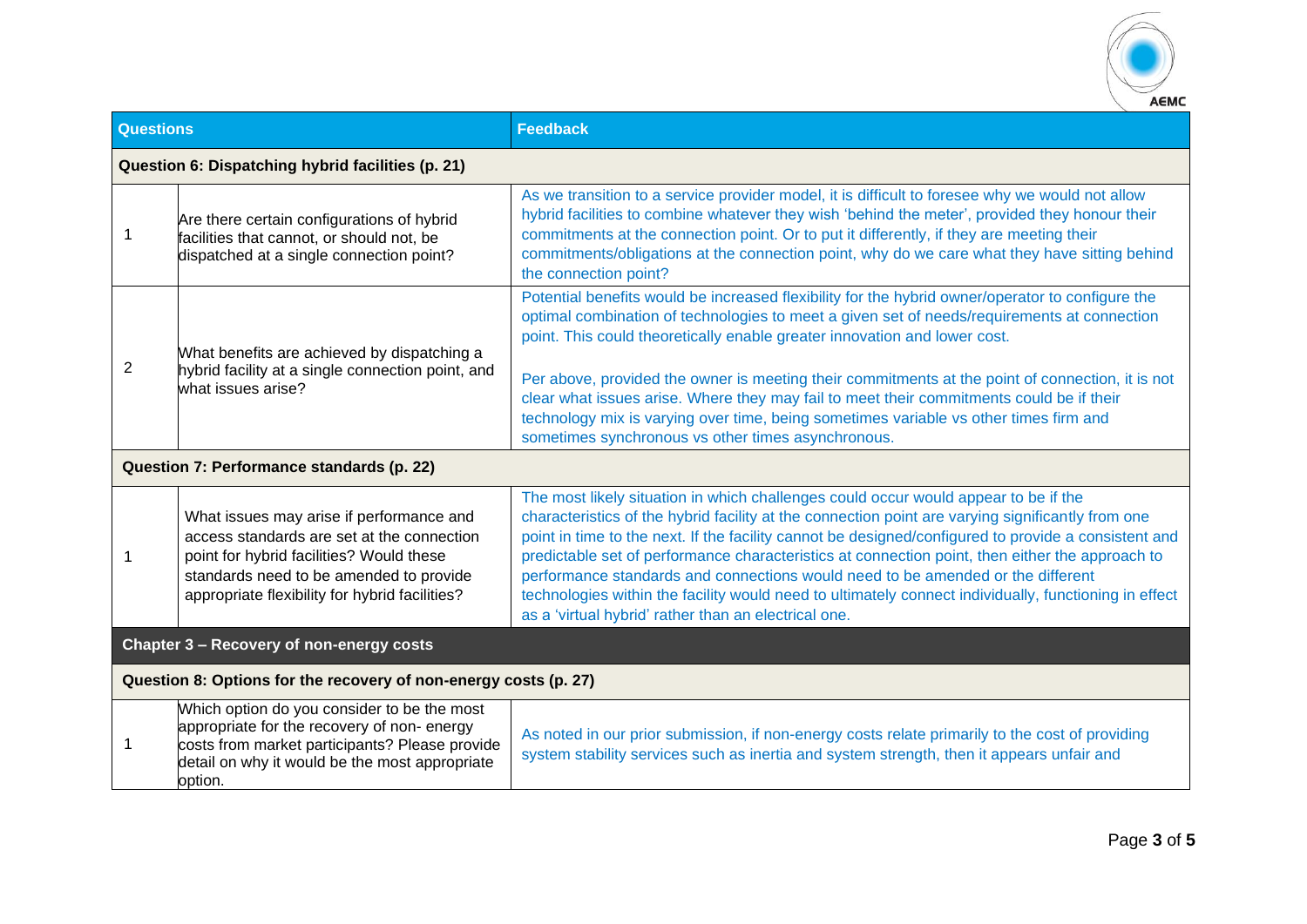

| <b>Questions</b>                                  |                                                                                                                                                                                                | <b>Feedback</b>                                                                                                                                                                                                                                                                                                                                                                                                                                                                    |
|---------------------------------------------------|------------------------------------------------------------------------------------------------------------------------------------------------------------------------------------------------|------------------------------------------------------------------------------------------------------------------------------------------------------------------------------------------------------------------------------------------------------------------------------------------------------------------------------------------------------------------------------------------------------------------------------------------------------------------------------------|
|                                                   |                                                                                                                                                                                                | counterproductive to charge technologies such as fixed speed pumped hydro for a share of a<br>cost that their operations are actually helping to reduce.                                                                                                                                                                                                                                                                                                                           |
|                                                   |                                                                                                                                                                                                | Very simply: those whose operations are helping reduce a cost for everyone else should not be<br>penalised for doing so. On the contrary they should be compensated/paid.                                                                                                                                                                                                                                                                                                          |
|                                                   |                                                                                                                                                                                                | Apart from the above qualification, recovery of non-energy costs on a basis of causer pays<br>(where clear causers can be identified) or beneficiary pays (where causers are not clear)<br>appears logical.                                                                                                                                                                                                                                                                        |
| 2                                                 | Are there any other factors the Commission<br>should consider when deciding how non-<br>energy costs should be recovered from market<br>participants?                                          |                                                                                                                                                                                                                                                                                                                                                                                                                                                                                    |
| 3                                                 | Are there any implementation issues the<br>Commission should consider?                                                                                                                         | Over what timeframe would the changes be implemented? What impact would they have on the<br>non-energy costs for typical operators? Are there any unintended consequences or perverse<br>incentives that would be created?                                                                                                                                                                                                                                                         |
| Chapter 4 - Additional issues relating to storage |                                                                                                                                                                                                |                                                                                                                                                                                                                                                                                                                                                                                                                                                                                    |
|                                                   | Question 9: Network service provider connection points (p. 34)                                                                                                                                 |                                                                                                                                                                                                                                                                                                                                                                                                                                                                                    |
| -1                                                | Do you support the solution outlined in this<br>options paper for resolving the potential issues<br>with establishing standards for NSP owned<br>energy storage?                               | The situation described only appears to arise if the NSP were to own the dispatch rights. If<br>dispatch is contracted to a third party, there appears to be no problem with the current<br>approach. On the other hand, if the intent of the rule change is to enable NSPs to own dispatch<br>rights for storage assets, then this is a much more fundamental change to their role in the NEM<br>that would warrant a comprehensive assessment and consultation in its own right. |
| $\overline{2}$                                    | If not, do you consider there to be other<br>potential solutions for resolving this issue?                                                                                                     |                                                                                                                                                                                                                                                                                                                                                                                                                                                                                    |
| Question 10: DC coupled systems (p. 38)           |                                                                                                                                                                                                |                                                                                                                                                                                                                                                                                                                                                                                                                                                                                    |
|                                                   | What capital, operational or efficiency benefits<br>do DC-coupled systems provide participants<br>and the NEM as a whole, and how might these<br>benefits help consumers in line with the NEO? |                                                                                                                                                                                                                                                                                                                                                                                                                                                                                    |